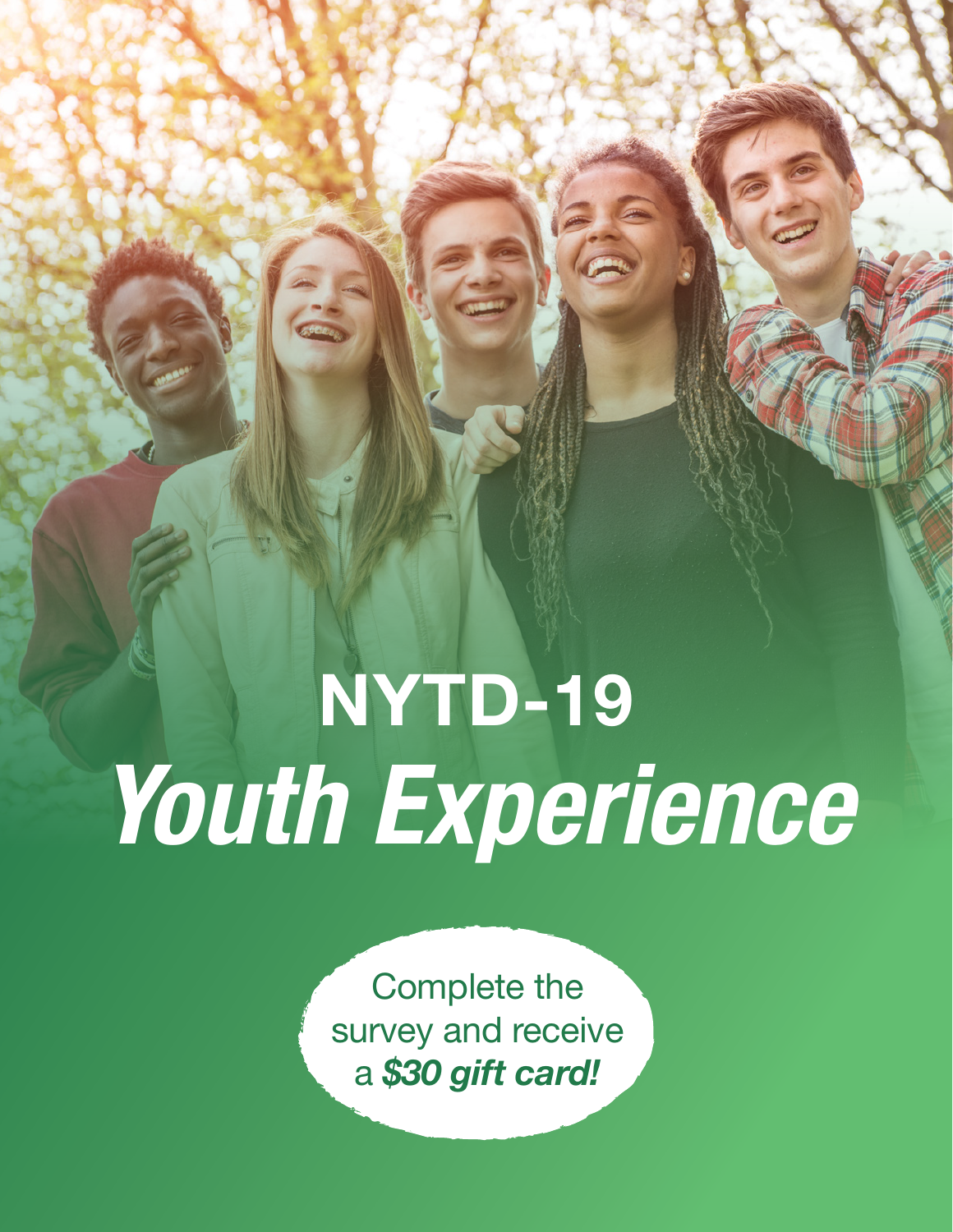## What if i told you that *RIGHT HERE*, **RIGHT NOW**, ten minutes of your time could change someone's life?

### Let me explain…

We want to make sure young people have the programs and resources they need to transition into adulthood—but how do we know what young people need? Well, we ask someone going through it, *someone like you!* 

We'll ask you to tell us about your experiences one more time, when you're 21. Checking in with you as you get older allows us to see how your needs change over time.

Your voice can help us make real changes to improve programs, start new practices, and can help make things easier for the youths who come after you. It's small in comparison, but to show our thanks, we'll give you a \$30 gift card for your time and commitment in completing this survey.

Remember, you can always decline to answer questions that make you uncomfortable. If you don't feel comfortable participating, no one is going to force you or hold it against you. And the best part? It's quick! It takes about 10 minutes for you to make a difference and earn a \$30 gift card.

## Your voice is needed. *Are you ready?*

If you have any questions about the survey, please call us at (518) 369-0008, email us at NYTD@albany.edu, or visit us online at NYTD.org. Should you need any further help, please contact your caseworker or local foster care agency.

National Youth in Transition Database Survey Sponsored by the New York State Office for Children and Family Services Conducted by the Center for Human Services Research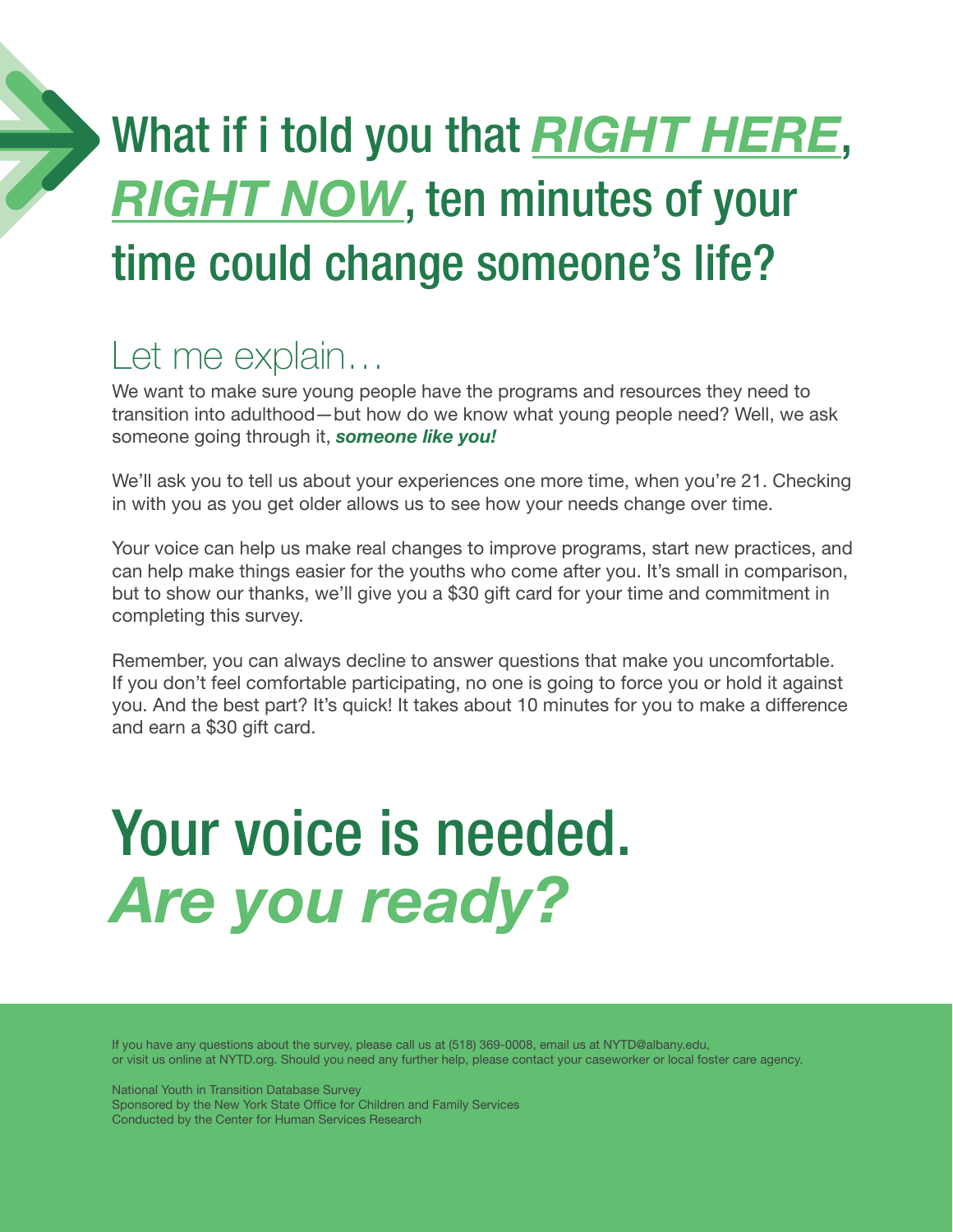

# *Let's Begin.*

| <b>Full Name</b>  |  |
|-------------------|--|
| <b>Birthdate</b>  |  |
| Caseworker's Name |  |
| Today's Date      |  |

#### 1. Currently are you employed full-time?

- *"Full time" means you are working at least 35 hours per week at one or multiple jobs.*
- $\Box$  Yes  $\Box$  No  $\Box$  Decline

#### 2. Currently are you employed part time?

- *"Part time" means you are working at least 1–34 hours per week at one or multiple jobs.*
- $\square$  Yes  $\square$  No  $\square$  Decline
- 3. In the past year, did you complete an apprenticeship, internship, or other on-the-job training, either paid or unpaid?
	- *Such programs help you acquire employment-related skills (which can include specific trade skills such as carpentry or auto mechanics, or office skills such as word processing or use of office equipment).*

 $\Box$  Yes  $\Box$  No  $\Box$  Decline

- 4. Currently are you receiving social security payments *(Supplemental Security Income (SSI), Social Security Disability Insurance (SSDI), or dependents' payments)*?
	- *These are payments from the government to meet basic needs for food, clothing, and shelter of a person with a disability.*
	- *You may be receiving these payments because of a parent or guardian's disability, rather than your own.*

 $\square$ Yes  $\square$ No  $\square$ Decline

- 5. Currently are you using a scholarship, grant, stipend, student loan, voucher, or other type of educational financial aid to cover any educational expenses?
	- *These are funds awarded for spending on expenses related to gaining an education.*
	- *"Student loan" means a government-guaranteed, low-interest loan for students in post-secondary education.*
	- *This includes the Education and Training voucher or ETV.*

 $\square$  Yes  $\square$  No  $\square$  Decline

- 6. Currently are you receiving any periodic and/or significant financial resources or support from another source not previously indicated and excluding paid employment?
	- This may be support from a spouse or family member (biological, foster or adoptive), child support that you receive  *or funds from a legal settlement.*
	- This does not include occasional gifts, such as birthday or graduation checks or small donations of food or personal  *incidentals, child care subsidies, child support for your child or other financial help that does not benefit you directly in supporting yourself.*

 $\n *W*$ es  $\n *W*$   $\n *W*$   $\n *W*$   $\n *W*$   $\n *W*$   $\n *W*$   $\n *W*$   $\n *W*$   $\n *W*$   $\n *W*$   $\n *W*$   $\n *W*$   $\n *W*$   $\n *W*$   $\n *W*$   $\n *W*$   $\n *W*$   $\n$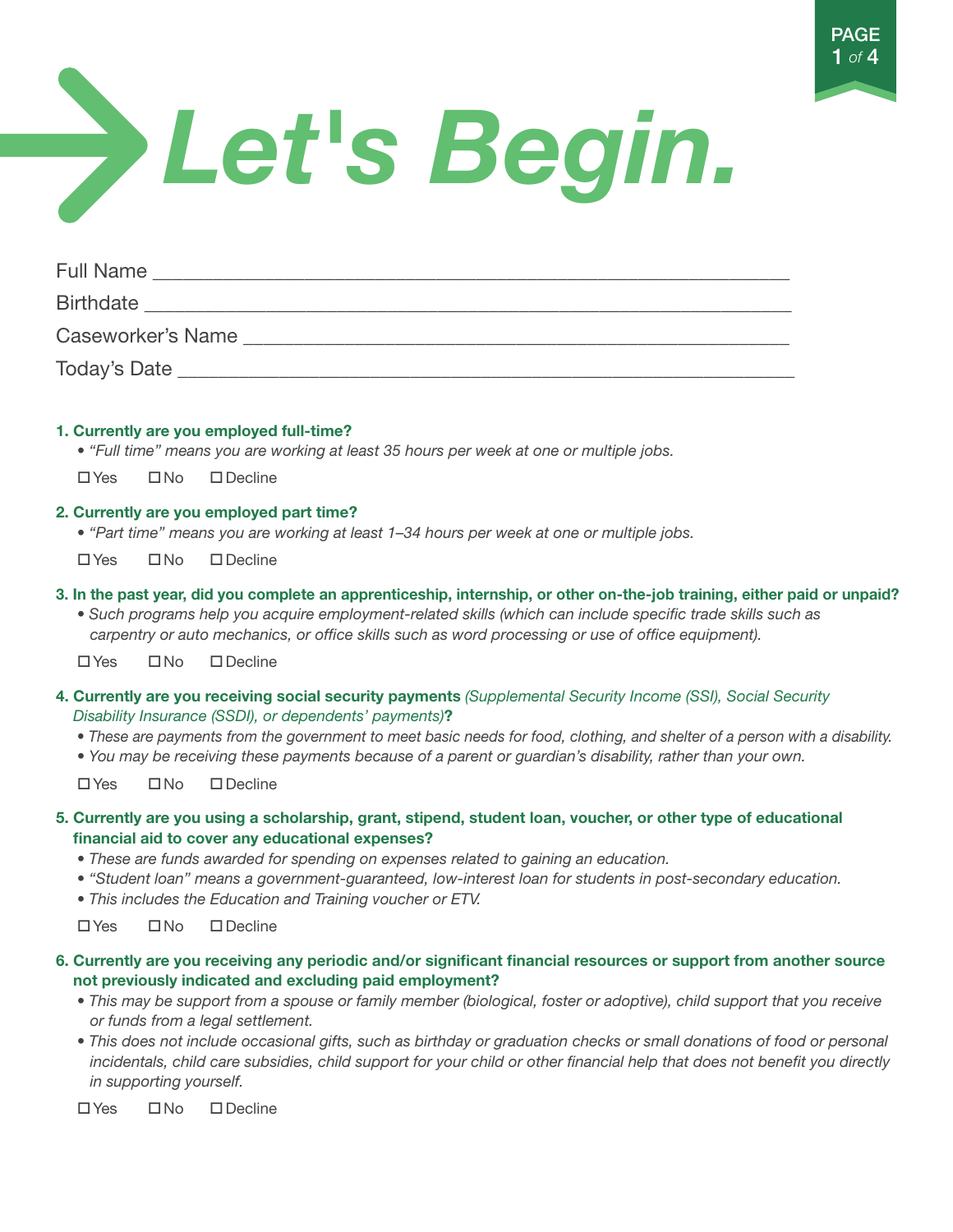

#### 7. Currently are you receiving ongoing welfare payments from the government to support your basic needs?

- *• Do not consider payments or subsidies for specific purposes, such as unemployment insurance, child care subsidies, education assistance, food stamps or housing assistance in this category.*
- *• If you are still in foster care, this question is not applicable to you. Please mark "Not applicable" below.*

#### $\Box$  Yes  $\Box$  Not applicable  $\Box$  Decline

#### 8. Currently are you receiving public food assistance?

- Public food assistance includes food stamps, which are government-issued coupons or debit cards that recipients *can use to buy eligible food at authorized stores.*
- *• Public food assistance also includes assistance from the Women, Infants, and Children (WIC) program.*
- *• If you are still in foster care, this question is not applicable to you. Please mark "Not applicable" below.*

 $\Box$  Yes  $\Box$  No  $\Box$  Not applicable  $\Box$  Decline

- 9. Currently are you receiving any sort of housing assistance from the government, such as living in public housing or receiving a housing voucher?
	- *• Public housing is rental housing provided by the government to keep rents affordable for eligible individuals and families.*
	- *• A housing voucher allows participants to choose their own housing while the government pays part of the housing costs.*
	- *• This does not include payments from the child welfare agency for room and board payments, or IL stipends.*
	- *• If you are still in foster care, this question is not applicable to you. Please mark "Not applicable" below.*

#### $\Box$  Yes  $\Box$  Not applicable  $\Box$  Decline

#### 10. What is the highest educational degree or certification that you have received?

*• Mark the degree for the highest level you have completed as of today's date.*

□ High school diploma/GED/TASC

 $\square$  Vocational certificate (a document stating that a person has received education or training that qualifies him or her for a particular job, such as auto mechanics or cosmetology).

- $\square$  Vocational license (a document that indicates that the State or local government recognizes an individual as a qualified professional in a particular trade or business).
- $\Box$  Associate's degree (e.g. A.A.) (generally a two-year degree from a community college).

 $\Box$  Bachelor's degree (e.g. B.A. or B.S.) (a four year degree from a college of university).

 $\Box$  Higher degree (a graduate degree such as a Masters Degree or a Juris Doctor (J.D)).

 $\square$  None of the above.  $\square$  Decline

#### 11. Currently are you enrolled in and attending high school, GED classes, post-high school vocational training, or college?

- *You are considered to be enrolled in and attending school even if school is out of session for things like holidays, summer, winter, and spring breaks, etc.*
- *You are considered enrolled in and attending school if you are attending TASC classes, a high school equivalency program like GED.*

 $\Box$  Yes  $\Box$  No  $\Box$  Decline

#### 12. Is there anything that is preventing you from continuing your education?

oYes *(Answer Question 12a)* oNo *(Skip to Question 13)* oDecline *(Skip to Question 13)*

#### 12a. What is the BIGGEST barrier preventing you from continuing your education?

| $\Box$ have no way to pay for school      | $\Box$ have academic difficulties                  |
|-------------------------------------------|----------------------------------------------------|
| $\Box$ I need to work full time           | $\Box$ have been discouraged by significant others |
| $\Box$ I have child care responsibilities | $\Box$ Don't know                                  |
| $\Box$ I don't have transportation        | $\Box$ Decline                                     |
| $\Box$ Other, please specify              |                                                    |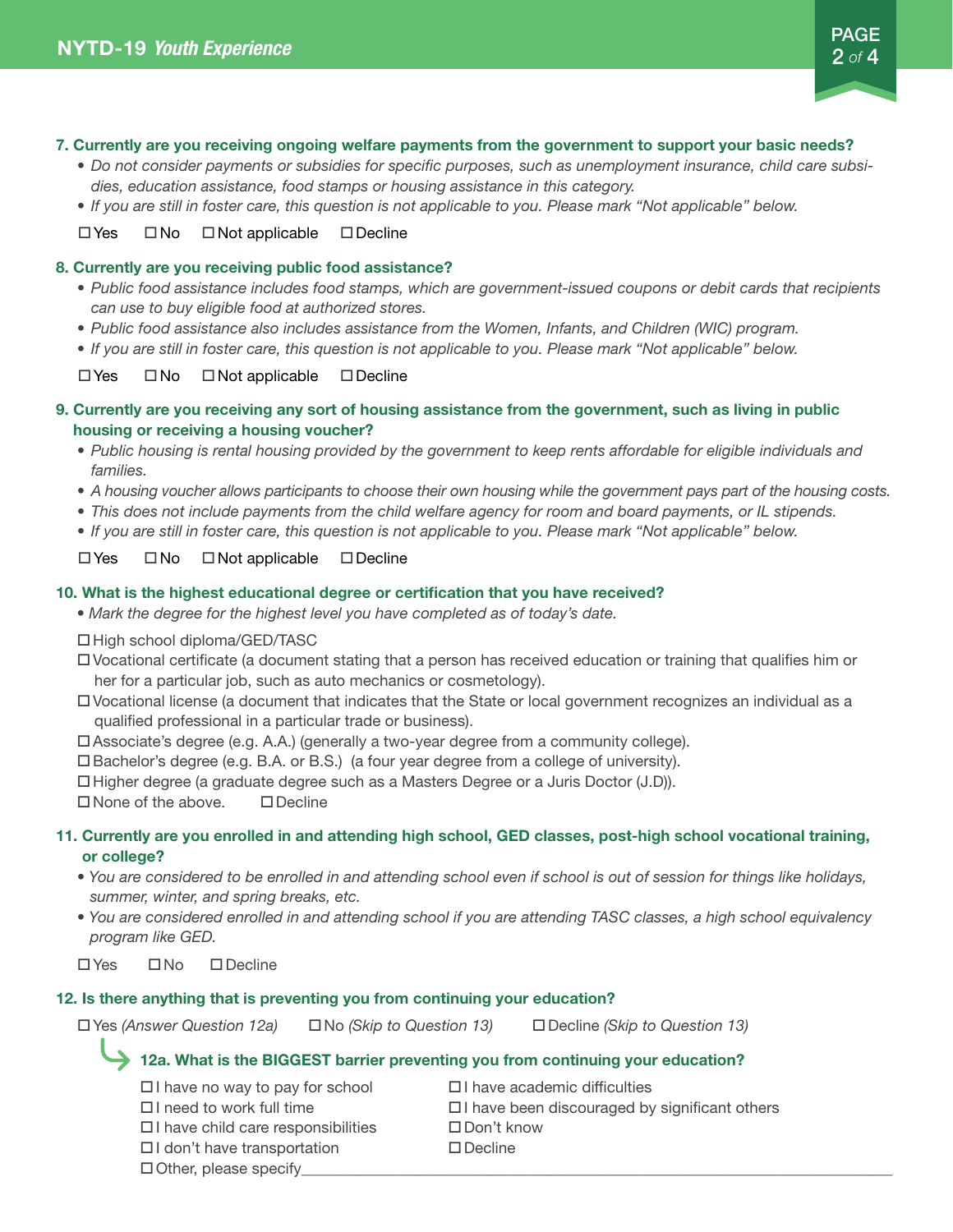#### 13. Currently is there at least one adult in your life, other than your caseworker, to whom you can go for advice or emotional support? *• This refers to any adult who is accessible to you who you can go to for advice or guidance when there is a decision to make or a problem to solve, or for companionship to share personal achievements. • This can include, but is not limited to, adult relatives, parents or foster parents.*

*• The definition excludes spouses, partners, boyfriends or girlfriends and current caseworkers.* 

 $\Box$  Yes  $\Box$  No  $\Box$  Decline

#### 14. Do you currently have a close relationship with any members of your birth/adoptive family?

oYes *(Answer Question 14a)* oNo *(Skip to Question 15)* oDecline *(Skip to Question 15)*

14a. With which members of your birth/adoptive family do you currently have a close relationship? *Select ALL that apply.*

oMother oFatheroSiblingoAunt/UncleoGrandparent/ Great grandparent oCousin □Decline □Other, please specify

#### 15. In the past two years, were you homeless at any time?

- *''Homeless'' means that the youth had no regular or adequate place to live.*
- *This includes living in a car, or on the street, or staying in a homeless or other temporary shelter.*
- *This does not include being AWOL from a foster care placement.*

 $\square$  Yes  $\square$  No  $\square$  Decline

#### 16. In the past two years, have you ever couch surfed or moved from house to house because you didn't have a permanent place to stay?

*• This includes moving between hotels, shelters, and other temporary living arrangements.* 

 $\Box$  Yes  $\Box$  No  $\Box$  Decline

#### 17. In the past two years, did you refer yourself, or has someone else referred you for an alcohol or drug abuse assessment?

- *This includes either self-referring or being referred by a social worker, school staff, physician, mental health worker, foster parent, or other adult for an alcohol or drug abuse assessment or counseling.*
- *Alcohol or drug abuse assessment is a process designed to determine if someone has a problem with alcohol or drug use.*

 $\Box$  Yes  $\Box$  No  $\Box$  Decline

#### 18. In the past two years, were you confined in a jail, prison, correctional facility, or juvenile or community detention facility, in connection with allegedly committing a crime?

 $\square$  Yes  $\square$  No  $\square$  Decline

#### 19. In the past two years, did you give birth to or father any children that were born?

*• This refers to any biological children.*

oYes *(Answer question 19a)* oNo *(Skip to Question 20)* oDecline *(Skip to Question 20)*

19a. If you responded yes to the previous question, were you married to the child's other parent at the time each child was born?

 $\Box$  Yes  $\Box$  No  $\Box$  Decline

#### 20. Currently are you on Medicaid?

- *If you are currently in foster care you are most likely on Medicaid in New York State.*
- *You may not be using Medicaid services at this time, but we would like to know whether you are enrolled in the program.*
- *This is not a question about other sources of health coverage or benefits.*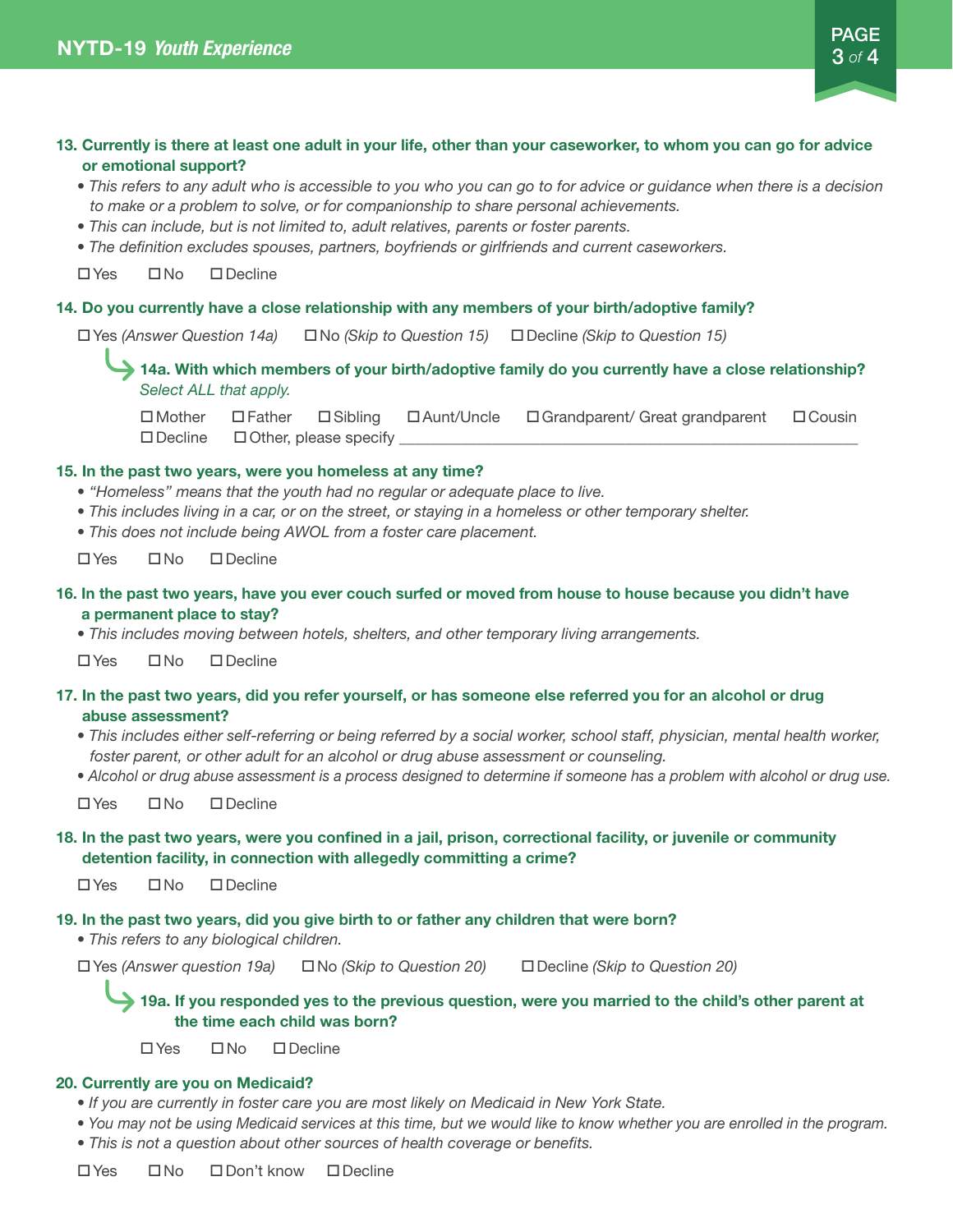#### 21. Currently do you have health insurance other than Medicaid?

- *''Health insurance'' means having a third party pay for all or part of health care.*
- *You might have health insurance such as group coverage offered by employers or schools, or individual policies that cover medical and/or mental health care and/or prescription drugs, or youth might be covered under parents' insurance.*
- *This also could include access to free health care through a college, Indian Tribe, or other source.*

oYes *(Answer Questions 21a – 21c)* o No *(Skip to Question 22)*

oDon't know *(Skip to Question 22)* oDecline *(Skip to Question 22)*

21a. Does your health insurance include coverage for medical services? OYes ONo ODon't know ODecline 21b. Does your health insurance include coverage for mental health services? OYes ONo ODon't know ODecline 21c. Does your health insurance include coverage for prescription drugs? OYes ONo ODon't know ODecline

#### 22. Which of the following documents do you currently have in your possession? *(Check all that apply.)*

- *Possessing these documents includes having them at home or in a location that you can easily access.*
- *They do not have to be with you or in your hand at the time of this survey.*

□ Social Security Card

- $\square$  Birth certificate
- $\square$  Proof of citizenship or residency (Green card)
- $\square$  Proof of immunization
- □ Driver's license
- $\Box$  Other state identification
- $\square$  None of the above  $\square$  Decline

#### 23: How would you describe the role that you have played in the development of your independent living plan?

- $\Box$  I led the development of my independent living plan.
- $\Box$  I was involved in the development of my independent living plan but did NOT lead it.
- $\Box$  I was not involved in the development of my independent living plan.
- $\Box$  I am not aware of my independent living plan.
- $\square$  Don't know  $\square$  Decline

## *You're finished!*

*Now that that's over, please fill out the following contact information to receive your \$30 gift card.*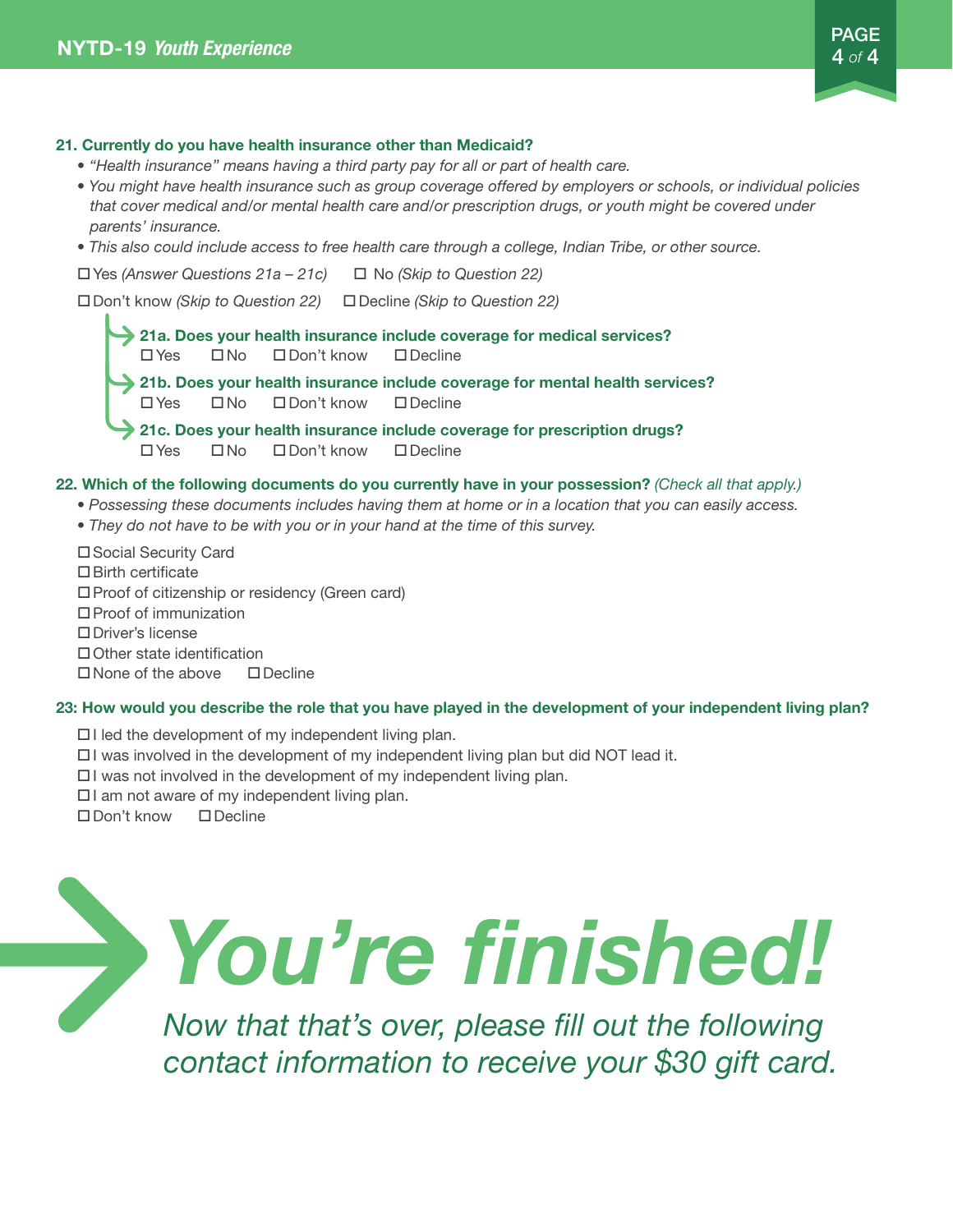

Because we want to see what programs you use as you get older, we want to stay in touch with you until you take the last survey. To help, we're going to ask for contact info that should help us reach you in the future.

Don't worry, we promise never to share your information or use it for any purpose beyond contacting you for this survey. If you list other people as possible contacts, we will only ask them how to get in touch with you; we'll never ask them for other information about you.

We will try to contact you once every four to six months just to make sure our contact information is still correct.

We also need your contact information so we can send you a gift card for participating! If you do not provide an email address, we will mail you a Target gift card.

And remember, you get another gift card for each survey you participate in, so make sure we can reach you!

1. What is your current mailing address?

| <b>1. What is your current mannity address:</b> |                                                                                                                                                                                                  |  |  |
|-------------------------------------------------|--------------------------------------------------------------------------------------------------------------------------------------------------------------------------------------------------|--|--|
|                                                 |                                                                                                                                                                                                  |  |  |
|                                                 |                                                                                                                                                                                                  |  |  |
|                                                 | 2. If you plan to move in the next six months, please provide your new mailing address.                                                                                                          |  |  |
|                                                 |                                                                                                                                                                                                  |  |  |
|                                                 |                                                                                                                                                                                                  |  |  |
|                                                 | 3. What phone numbers can we reach you at? Include all that are helpful.                                                                                                                         |  |  |
|                                                 |                                                                                                                                                                                                  |  |  |
|                                                 |                                                                                                                                                                                                  |  |  |
|                                                 | 4. What email can we reach you at? Include all that are helpful.                                                                                                                                 |  |  |
|                                                 |                                                                                                                                                                                                  |  |  |
|                                                 | 5: Do you use social media (like Facebook or Instagram)? Please specify which types you use and what your<br>username is for each. (We will only use this to send you a private message.)        |  |  |
|                                                 | 6. What is the best way to stay in touch with you over the next 2 years? Select ALL that apply.<br>□ Cell phone □ Home phone □ Family/friend's phone □ Text message □ Email □ Facebook □ Twitter |  |  |
|                                                 |                                                                                                                                                                                                  |  |  |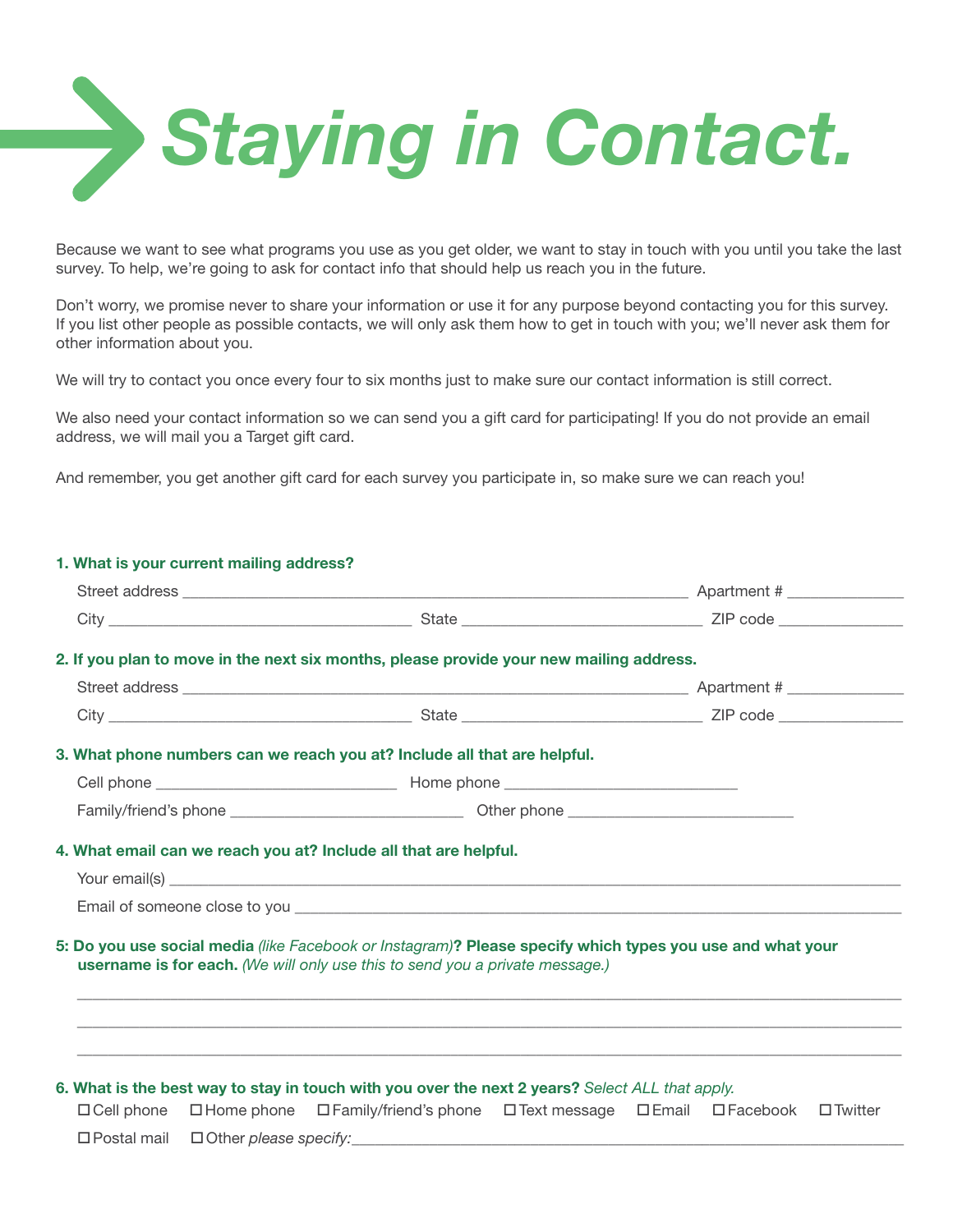7. If you are currently living with a foster parent, please provide as much contact information for him/her as you can. If you are not living with a foster parent, or do not want to answer this question, please leave the fields blank.

| Name                                                                                                                                                                                                                                          |       |             |
|-----------------------------------------------------------------------------------------------------------------------------------------------------------------------------------------------------------------------------------------------|-------|-------------|
| Phone<br><u> 1980 - Jan Bernard Bernard, mengang bermula pada 1980 - Perang Bernard Bernard Bernard Bernard Bernard Bernard Bernard Bernard Bernard Bernard Bernard Bernard Bernard Bernard Bernard Bernard Bernard Bernard Bernard Berna</u> | Email |             |
| Street address                                                                                                                                                                                                                                |       | Apartment # |
| City<br><u> Alexandro de la contrada de la contrada de la contrada de la contrada de la contrada de la contrada de la con</u>                                                                                                                 | State | ZIP code    |
| Other                                                                                                                                                                                                                                         |       |             |

#### 8. Please provide as much contact information as you can for someone whom you expect to maintain contact with for the next two years. If you do not want to answer this question, please leave the fields blank.

| Name<br><u> 1980 - Jan Barbara, martxar a shekara 1980 - Ann an t-Afrika a shekara 1980 - Ann an t-Afrika a shekara 1980</u> |       |                                  |  |
|------------------------------------------------------------------------------------------------------------------------------|-------|----------------------------------|--|
| Phone                                                                                                                        | Email |                                  |  |
| Street address                                                                                                               |       | Apartment # ____________         |  |
| City<br><u> 1980 - Jan Barat, martin amerikan basar dan berasal dari per</u>                                                 | State | ZIP code in the code in the code |  |
| Other                                                                                                                        |       |                                  |  |

9. Your participation in this survey automatically makes you eligible to take the survey when you turn 21. We will use the contact information you provided as well as that in your case file to stay in touch with you until you have taken the final survey. We may also reach out to people close to you who can help us contact you; if we do so, we may explain this survey to them.

Please list below any specific contact information you would like us NOT to use, or any specific people you would like us NOT to contact when we reach out to you in the future.

\_\_\_\_\_\_\_\_\_\_\_\_\_\_\_\_\_\_\_\_\_\_\_\_\_\_\_\_\_\_\_\_\_\_\_\_\_\_\_\_\_\_\_\_\_\_\_\_\_\_\_\_\_\_\_\_\_\_\_\_\_\_\_\_\_\_\_\_\_\_\_\_\_\_\_\_\_\_\_\_\_\_\_\_\_\_\_\_\_\_\_\_\_\_\_\_\_\_\_\_\_\_\_\_\_\_ \_\_\_\_\_\_\_\_\_\_\_\_\_\_\_\_\_\_\_\_\_\_\_\_\_\_\_\_\_\_\_\_\_\_\_\_\_\_\_\_\_\_\_\_\_\_\_\_\_\_\_\_\_\_\_\_\_\_\_\_\_\_\_\_\_\_\_\_\_\_\_\_\_\_\_\_\_\_\_\_\_\_\_\_\_\_\_\_\_\_\_\_\_\_\_\_\_\_\_\_\_\_\_\_\_\_ \_\_\_\_\_\_\_\_\_\_\_\_\_\_\_\_\_\_\_\_\_\_\_\_\_\_\_\_\_\_\_\_\_\_\_\_\_\_\_\_\_\_\_\_\_\_\_\_\_\_\_\_\_\_\_\_\_\_\_\_\_\_\_\_\_\_\_\_\_\_\_\_\_\_\_\_\_\_\_\_\_\_\_\_\_\_\_\_\_\_\_\_\_\_\_\_\_\_\_\_\_\_\_\_\_\_



In order to receive your \$30 gift card, you must provide either an email or mailing address. If you provide an email address, you will receive an online visa gift card. If you provide a mailing address, you will receive a Target gift card.

 $\bar{a}$  , and the contribution of the contribution of the contribution of the contribution of the contribution of the contribution of the contribution of the contribution of the contribution of the contribution of the con

 $\mathcal{L}_\text{max}$  , and the set of the set of the set of the set of the set of the set of the set of the set of the set of the set of the set of the set of the set of the set of the set of the set of the set of the set of the

 $\mathcal{L}_\mathcal{L} = \{ \mathcal{L}_\mathcal{L} = \{ \mathcal{L}_\mathcal{L} = \{ \mathcal{L}_\mathcal{L} = \{ \mathcal{L}_\mathcal{L} = \{ \mathcal{L}_\mathcal{L} = \{ \mathcal{L}_\mathcal{L} = \{ \mathcal{L}_\mathcal{L} = \{ \mathcal{L}_\mathcal{L} = \{ \mathcal{L}_\mathcal{L} = \{ \mathcal{L}_\mathcal{L} = \{ \mathcal{L}_\mathcal{L} = \{ \mathcal{L}_\mathcal{L} = \{ \mathcal{L}_\mathcal{L} = \{ \mathcal{L}_\mathcal{$ 

#### Which gift card option do you want? *Only choose one.*

 $\Box$  I want a visa card, send me an email gift card to this address:

 $\Box$  I want a Target gift card mailed to this address:

 $\Box$ I do not want a gift card